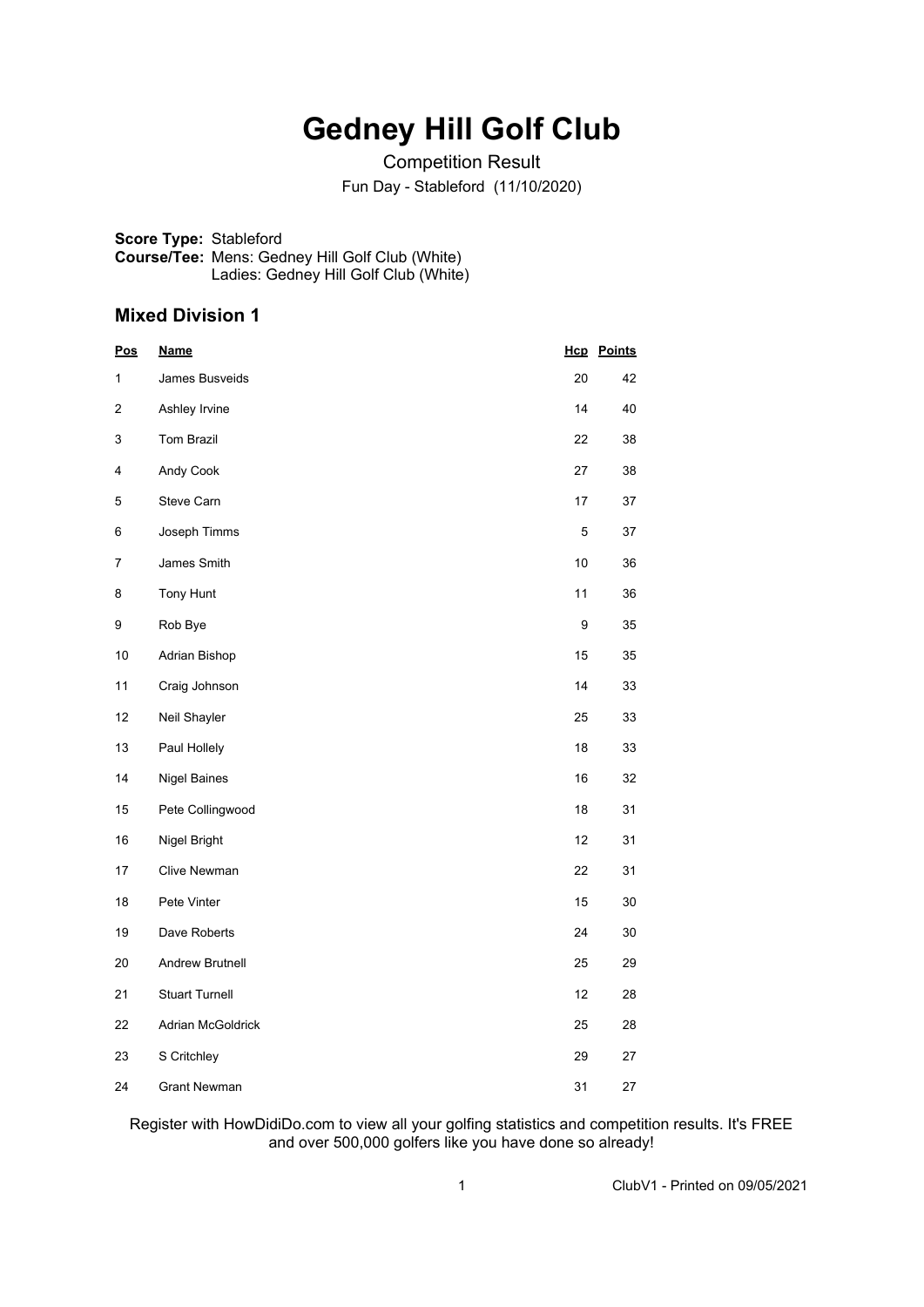#### **Score Type:** Stableford **Course/Tee:** Mens: Gedney Hill Golf Club (White) Ladies: Gedney Hill Golf Club (White)

#### **Mixed Division 1**

| Pos | <b>Name</b>         |    | <b>Hcp</b> Points |
|-----|---------------------|----|-------------------|
| 25  | <b>Billy Stocks</b> | 29 | 27                |
| 26  | Nigel Grummitt      | 19 | 25                |
| 27  | Ryan Wykes          | 19 | 25                |
| 28  | Stephen Harrison    | 32 | 24                |
| 29  | Tom Smith           | 12 | 24                |
| 30  | Paul Edgely         | 22 | 22                |
| 31  | <b>Steve Carter</b> | 24 | 21                |
| 32  | Colin Gildon        | 18 | 20                |
| 33  | Alex Markillie      | 15 | 19                |
| 34  | Jayme Dixon         | 31 | 17                |

Register with HowDidiDo.com to view all your golfing statistics and competition results. It's FREE and over 500,000 golfers like you have done so already!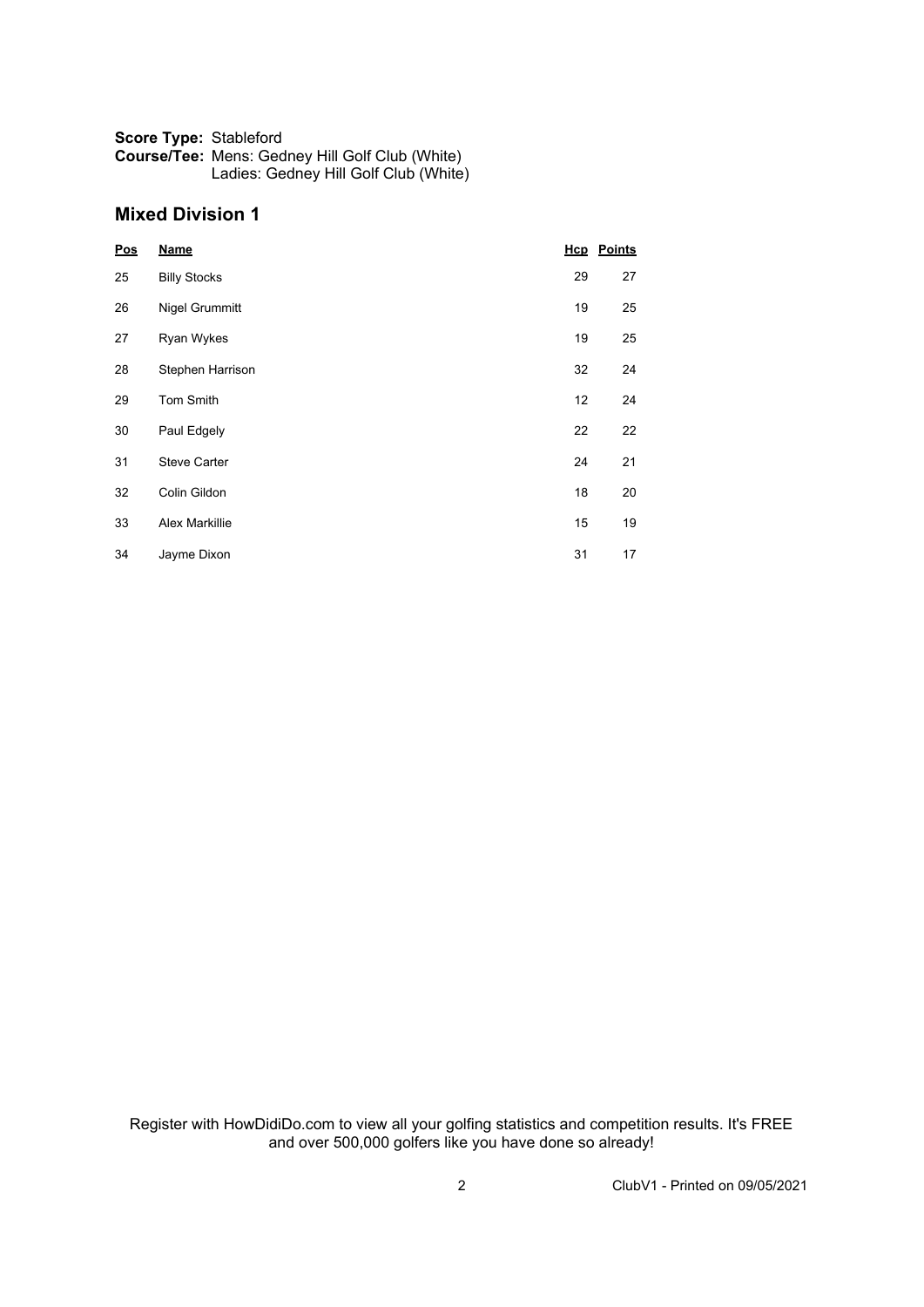# **Gedney Hill Golf Club**

### Twos Analysis Fun Day - Stableford on 11/10/2020

| <b>Player Name</b>    | <b>Handicap</b> | <u>Hole</u> |
|-----------------------|-----------------|-------------|
| <b>Division</b><br>1  |                 |             |
| <b>Stuart Turnell</b> | 12              | 2 @ 11th    |
| Nigel Bright          | 12              | 2 @ 12th    |
| Joseph Timms          | 5               | 2 @ 3rd     |
| Pete Collingwood      | 18              | 2 @ 3rd     |
| Neil Shayler          | 25              | 2 @ 3rd     |
| James Smith           | 10              | 2 @ 12th    |
| Adrian Bishop         | 15              | 2 @ 3rd     |
| <b>Tom Brazil</b>     | 22              | 2 @ 4th     |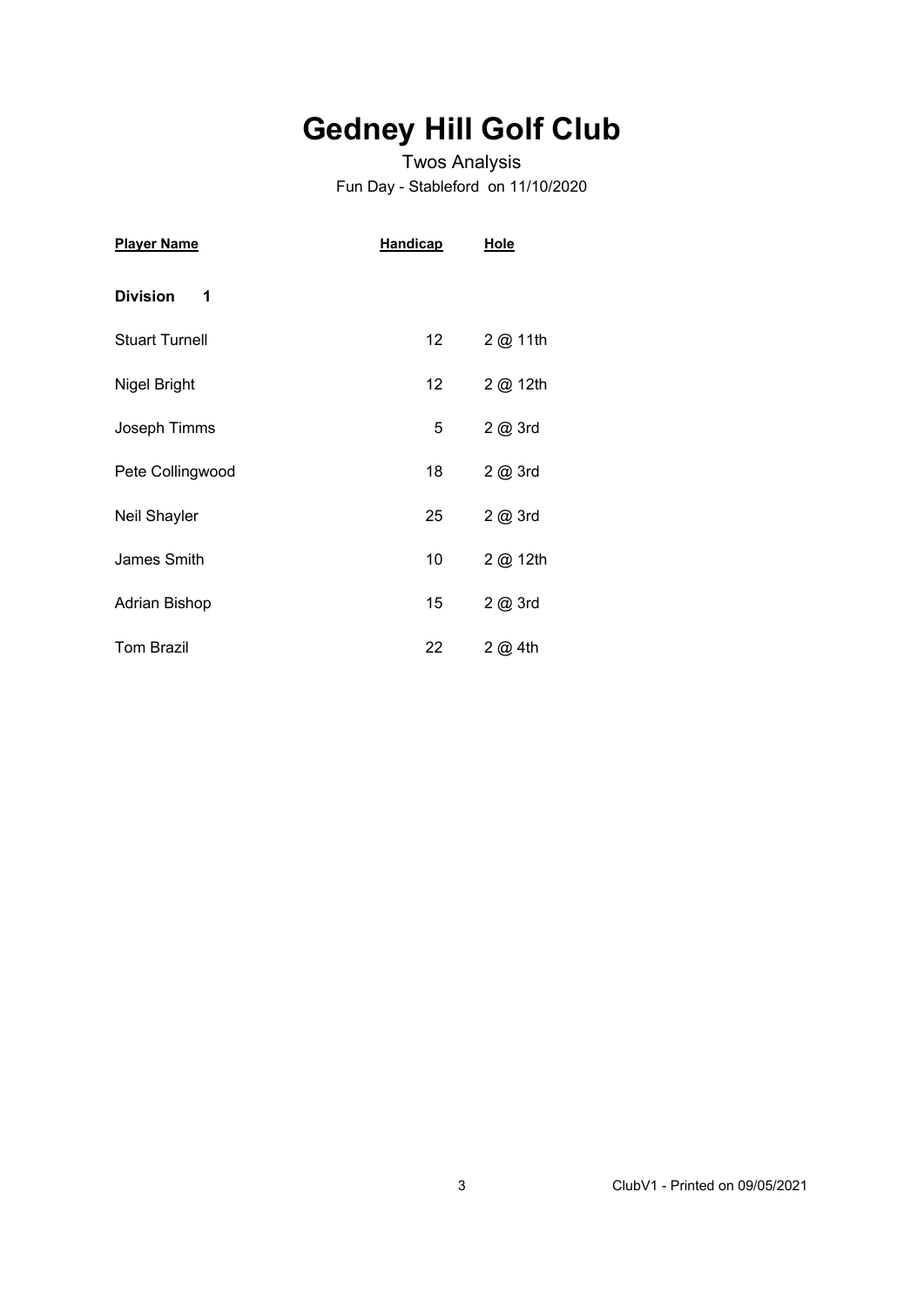### **Gedney Hill Golf Club**

Competition Audit Report

Fun Day - Stableford played over the Gedney Hill Golf Club on 11/10/2020

|              |                          | Hole No. | 1              | $\mathbf{2}$ | 3            | 4            | 5  | 6  | 7              | 8 | 9                | 10        | 11          | 12               | 13               | 14             | 15              | 16 | 17          | 18             |     |
|--------------|--------------------------|----------|----------------|--------------|--------------|--------------|----|----|----------------|---|------------------|-----------|-------------|------------------|------------------|----------------|-----------------|----|-------------|----------------|-----|
|              |                          | S.I.     | 8              | 4            | 12           | 14           | 16 | 10 | 18             | 2 | 6                | 15        | 11          | 9                | 7                | 3              |                 | 17 | 5           | 13             |     |
| Rec.         | <b>Name</b>              | Par      | 4              | 4            | 3            | 3            | 4  | 4  | 4              | 4 | 4                | 4         | 3           | 3                | 4                | 4              | 5               | 4  | 5           | 4              |     |
| 15           | <b>Nigel Baines</b>      | (16)     | 5              | 4            | 3            | 3            | 6  | 5  | $\mathbf 0$    | 5 | 4                | 5         | 3           | 3                | 6                | 5              | $\pmb{0}$       | 4  | 0           | $\mathbf 0$    | 61  |
| 229          | Adrian Bishop            | (15)     | 4              | 4            | $\mathbf 2$  | 3            | 0  | 4  | 0              | 5 | 4                | 4         | 5           | 5                | 4                | 5              | $\mathbf 0$     | 4  | $\mathbf 0$ | 5              | 58  |
| 427          | <b>Tom Brazil</b>        | (22)     | 5              | 5            | 6            | $\mathbf{2}$ | 5  | 5  | 7              | 5 | 5                | 5         | 5           | 3                | 5                | 5              | 6               | 4  | 7           | 5              | 90  |
| 85           | Nigel Bright             | (12)     | 0              | 4            | 0            | 3            | 4  | 4  | 5              | 6 | 4                | 4         | 4           | $\boldsymbol{2}$ | 5                | 5              | 0               | 5  | 6           | 5              | 66  |
| 425          | <b>Andrew Brutnell</b>   | (25)     | 5              | 6            | 4            | 4            | 6  | 5  | 6              |   | 5                | 5         | 5           | 6                | 5                | 6              | 9               | 5  | 8           | 5              | 102 |
| 245          | <b>James Busveids</b>    | (20)     | 6              | 4            | 5            | 4            | 4  | 4  | 6              | 4 | 4                | 5         | $\mathbf 0$ | 4                | 5                | 5              | 5               | 4  | 5           | $\overline{4}$ | 78  |
| 240          | Rob Bye                  | (9)      | 4              | 4            | 5            | 3            | 5  | 4  | 4              | 5 | 4                | 4         | 4           | $\mathfrak{S}$   | 5                | 6              | 6               | 4  | 6           | 4              | 80  |
| $\mathbf{1}$ | <b>Steve Carn</b>        | (17)     | 4              | 5            | 0            | 5            | 5  | 0  | 5              | 4 | 4                | 3         | 5           | 3                | $\overline{4}$   | 5              | 6               | 4  | 6           | 5              | 73  |
| 53           | <b>Steve Carter</b>      | (24)     | 0              | 6            | 4            | 3            | 0  | 0  | 6              | 0 | 0                | 5         | 4           | 0                | 6                |                | 8               | 5  | 7           | 5              | 66  |
| 181          | Pete Collingwood         | (18)     | $\overline{7}$ | 6            | $\mathbf{2}$ | 5            | 4  | 5  | 7              | 6 | 5                | 5         | 5           | 3                | 5                | 5              |                 | 4  | 6           | 6              | 93  |
| 428          | <b>Andy Cook</b>         | (27)     | 6              | 6            | 7            | 4            | 4  | 4  | 4              | 5 | 4                | 4         | 5           | 4                | 7                | 4              | 8               | 5  | 9           | 6              | 96  |
| 441          | S Critchley              | (29)     | 7              | 8            | 10           | 3            | 5  | 8  | 5              | 6 | 5                | 5         | 6           | 5                | 6                | 6              | 8               | 6  | 10          | $\overline{4}$ | 113 |
| 410          | Jayme Dixon              | (31)     |                |              | 0            | 5            | 5  | 0  | 6              |   | 7                | 6         | 6           | $\Omega$         | $\overline{7}$   | 0              | 8               | 5  | 0           | 5              | 81  |
| 426          | Paul Edgely              | (22)     | 6              | 8            | 5            | 4            | 7  | 4  | 6              | 5 | 7                | 7         | 5           | 4                | 6                | 8              | 7               | 6  | 8           | 3              | 106 |
| 409          | Colin Gildon             | (18)     |                |              | 6            | 6            | 5  | 7  | 4              |   | 4                | 5         | 5           | 3                | 7                | 6              |                 | 7  | 8           | 3              | 104 |
| 139          | <b>Nigel Grummitt</b>    | (19)     | 0              | 0            | 4            | $\mathbf 0$  | 5  | 4  | 4              | 5 | 0                | 5         | 4           | 5                | 5                | $\mathbf 0$    | 0               | 5  | 7           | 4              | 57  |
| 457          | Stephen Harrison         | (32)     | 8              | 6            | 0            | 4            | 6  | 7  | 6              |   | 7                | 8         | 3           | 4                | 9                | 6              | 9               | 5  | 8           | 6              | 109 |
| 158          | Paul Hollely             | (18)     | 4              | 0            | 4            | 4            | 6  | 4  | 4              | 5 | 4                | 4         | 4           | 0                | 5                | 5              | 0               | 4  | $\mathbf 0$ | 5              | 62  |
| 340          | <b>Tony Hunt</b>         | (11)     | 0              | 4            | 5            | 3            | 4  | 4  | 4              | 4 | 4                | 3         | 3           | 3                | 4                | 5              | 0               | 3  | 0           | 5              | 58  |
| 265          | Ashley Irvine            | (14)     | 4              | 4            | 3            | 3            | 5  | 4  | 5              | 5 | 5                | $\pmb{0}$ | 4           | 4                | 3                | 4              | $6\phantom{1}6$ | 5  | 5           | 5              | 74  |
| 148          | Craig Johnson            | (14)     | 5              | $\pmb{0}$    | 3            | 3            | 4  | 5  | 5              | 6 | 0                | 4         | 3           | 4                | 4                | 0              | 6               | 3  | 5           | 6              | 66  |
| 395          | <b>Alex Markillie</b>    | (15)     | 0              | $\,6$        | 0            | 3            | 0  | 6  | 0              | 5 | $\boldsymbol{0}$ | 4         | 4           | 4                | $\,6$            | $\overline{7}$ | 8               | 6  | 6           | 5              | 70  |
| 413          | <b>Adrian McGoldrick</b> | (25)     | 6              | 6            | 5            | 4            | 6  | 4  | 5              | 6 | 5                | 6         | 0           | 4                | 4                | 8              | $\mathbf 0$     | 6  |             | 6              | 88  |
| 331          | <b>Clive Newman</b>      | (22)     | 6              | 6            | 4            | 3            | 5  | 5  | $\overline{7}$ | 5 | 6                | 6         | 6           | 3                | 8                | 6              | $\overline{4}$  | 4  |             | $\overline{7}$ | 98  |
| 390          | <b>Grant Newman</b>      | (31)     | 6              | 6            | 4            | 4            | 9  | 8  | 7              | 5 | 6                | 6         | 6           | 5                | 10               | 4              | 10              | 6  | 7           | 6              | 115 |
| 131          | Dave Roberts             | (24)     | 0              | 7            | 3            | 4            | 5  | 5  | 6              | 6 | 5                | 6         | 5           | 4                | $\boldsymbol{0}$ | 6              | 7               | 5  | 7           | 5              | 86  |
| 411          | Neil Shayler             | (25)     | 5              | 6            | $\mathbf 2$  | 4            | 6  | 0  | 5              |   | 6                | 0         | 3           | 3                | $\pmb{0}$        | 5              |                 | 6  | 7           | 4              | 76  |
| 133          | James Smith              | (10)     | 5              | 5            | 5            | 3            | 6  | 4  | 4              | 6 | 4                | 5         | 3           | $\overline{2}$   | 3                | 4              | 6               | 4  | 7           | 4              | 80  |